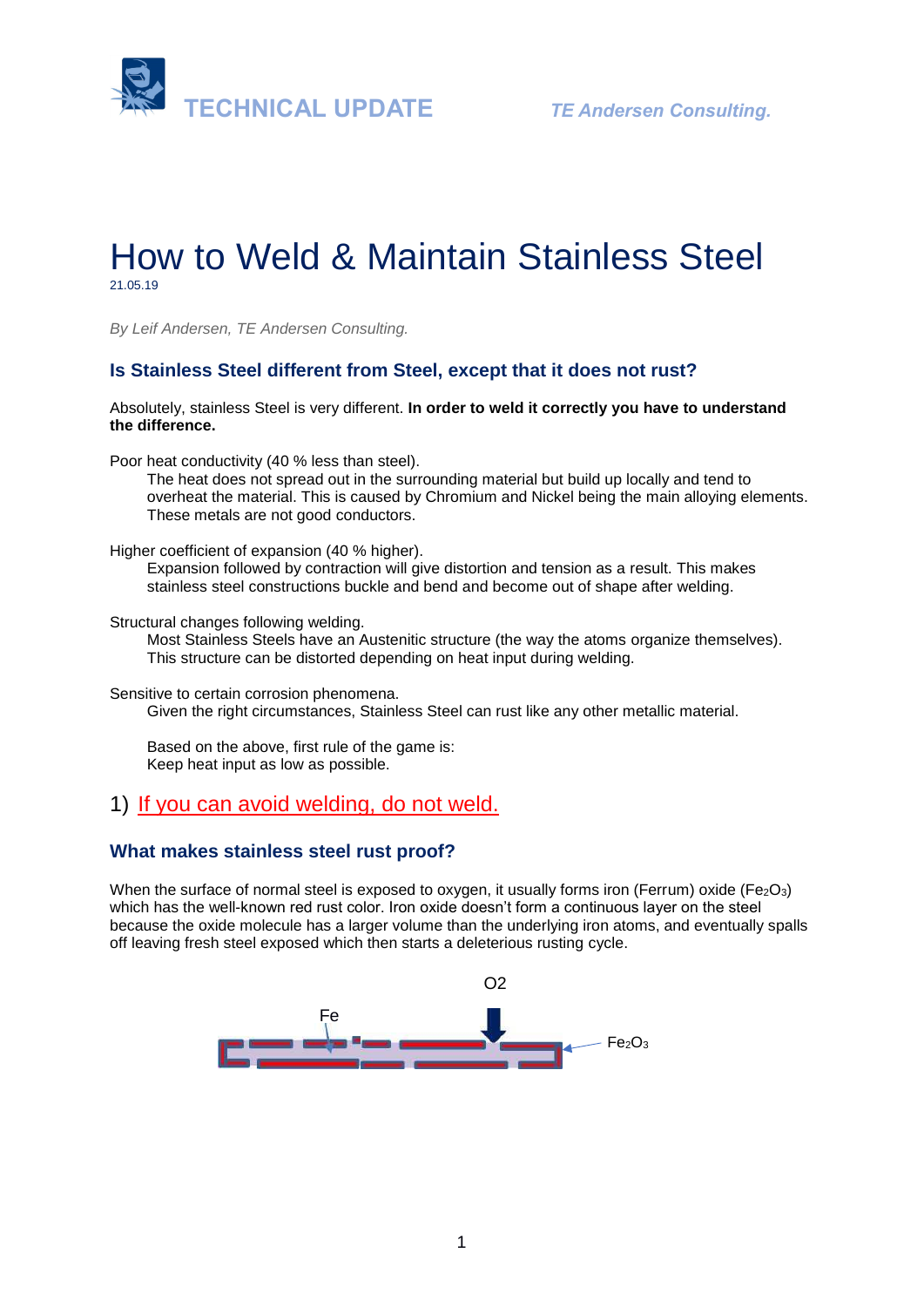

In Stainless, this will turn out differently. If the Chromium content is over a certain value, (> 11,6%) the oxygen will go in contact with the Chromium and form Chrome oxide (Cr<sub>2</sub>O<sub>3</sub>). The Chrome oxide is a thin and transparent layer, but very dense and will seal the surface so oxygen cannot penetrate any further.



# 2) Never paint or coat Stainless Steel.

It is important that oxygen get to the surface. There are however exceptions where coating of the stainless is necessary because of the environment.

#### **Stainless steel can be divided into several groups** (AISI= American Iron & Steel Institute).

| <b>FERRITIC</b>            | AISI 409,430,434,439          |
|----------------------------|-------------------------------|
| <b>MARTENSITIC</b>         | AISI 403,410,420&440A, B, C   |
| <b>AUSTENITIC</b>          | AISI 200 and 300              |
| SUPER AUSTENITIC (254 SMO) |                               |
| <b>DUPLEX</b>              | Austenitic/Ferritic           |
| <b>CLAD STEEL</b>          | Compound steel/Sandwich steel |

**FERRITIC** stainless steel is used in applications where products require resistance to corrosion at elevated temperatures rather than strength. They are magnetic and non-hardening. Applications: Kitchenware and other utilities. Poor welding ability.

**MARTENSITIC** stainless steels used in applications where resistance to abrasion in high temperature applications are important. They are magnetic and can be hardened by heat treatment. Applications: Ball bearings, pump shafts, gas turbine components etc. Poor welding ability Ferritic and Martensitic steels are defined by a Body-Centered Cubic (BCC) grain structure. In other words, the crystal structure of such steels is comprised of a cubic atom cell with an atom in the center. This grain structure is typical of alpha [iron a](http://metals.about.com/od/properties/a/Metal-Profile-Iron.htm)nd is what gives ferritic and martensitic steels their [magnetic properties.](http://metals.about.com/od/metallurgy/a/Magnets-And-Metals.htm)



Body-Centered Cubic (BCC) grain structure.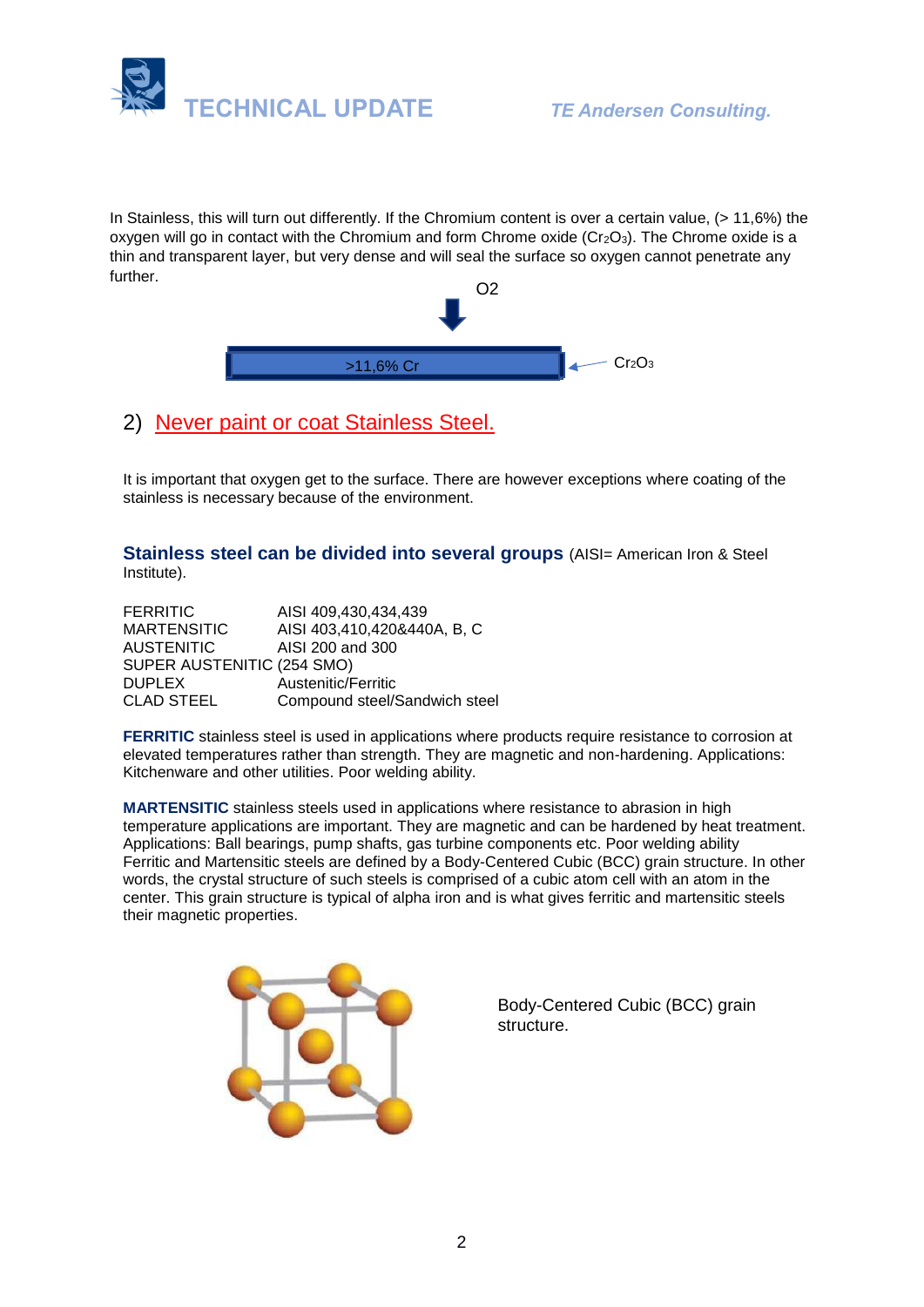

**AUSTENITIC** stainless steels have the highest tonnage of weld able stainless steel produced. These are the chromium nickel steel of the AISI 200 and 300 series in which chromium usually exceeds 17% and nickel with few exceptions exceeds 7%. They also have the highest corrosion resistance of all the stainless steels. Most materials for chemical carriers are selected from this group of materials. They have a Face-Centered Cubic (FCC) grain structure and are therefore Austenitic and nonmagnetic.



Face-Centered Cubic (FCC) grain structure

**SUPER AUSTENITIC** stainless steel such as [Allegheny Technologies'](https://en.wikipedia.org/wiki/Allegheny_Ludlum) alloy [AL-6XN](https://en.wikipedia.org/wiki/AL-6XN) and Outokumpu's alloy 254 SMO, possess great resistance to chloride pitting and crevice corrosion because of their high [molybdenum](https://en.wikipedia.org/wiki/Molybdenum) content (>6%) and nitrogen additions. They are high alloy Austenitic stainless steels developed for use in seawater and other aggressive chloride-bearing media (Saltwater handling, Flue gas desulfurization scrubbers, Flue-gas cleaning, Desalination, Heat exchangers onboard).

**DUPLEX** stainless steel has a mixed microstructure of austenite and ferrite, the aim usually being to produce a 50/50 mix, although in commercial alloys the ratio may be 40/60. Duplex stainless steels have roughly twice the strength compared to austenitic stainless steels and improved resistance to localized corrosion, particularly [pitting, c](https://en.wikipedia.org/wiki/Pitting)revice corrosion and stress corrosion cracking. They are characterized by high chromium (19-32%) and molybdenum (up to 5%) and lower nickel contents than austenitic stainless steels.



Microstructure of base metal of the duplex stainless steel, 2205, 250X original magnification. Austenite phases are present as white island in blue sea of ferrite.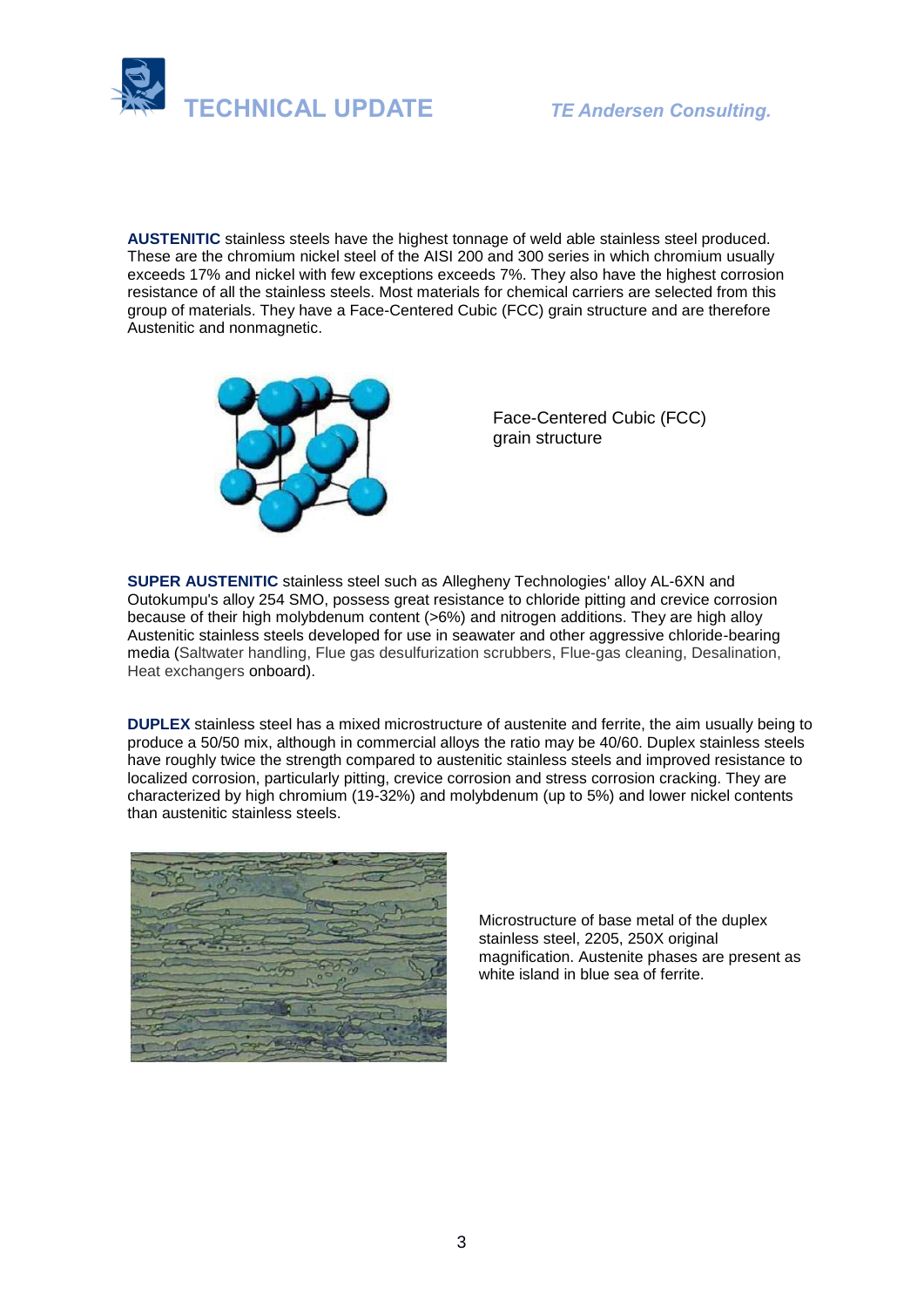

**CLAD** Stainless Steel is a thin layer of Austenitic stainless steel on to a layer of steel. The stainless layer is approximately 2-3mm (5/64-1/8") in thickness. The stainless furnishes the necessary resistance towards corrosion; abrasion or oxidation and the steel backing material contributes structural strength. The principal cladding techniques include hot rolled bonding, cold rolled bonding and explosion bonding. Hot rolled bonding accounts for more than 90% of the clad plate production worldwide. It is also known as the heat and pressure process. The principle involves preparing the cleaned surfaces of the cladding components, heating to the plastic range, then bringing the stainless and backing into contact by either pressing or by rolling.



#### **How to go about welding Stainless Steel:**

In the following, we will give attention to welding of Austenitic Stainless steel that is the most likely type of stainless alloy to be welded on-board. We have previously mentioned that the heat during welding of stainless steel can give un-desired consequences. Therefore, we must strive for as low as possible heat input during a welding job.

### 3) Never pre heat Stainless Steel.

If plates or pipes are moist, it might be necessary to dry the material by light heating to 40-50 °C (104-122°F).

The alloying elements in austenitic stainless steel is as follows:

Cr >11,6% Chromium in order to become corrosion resistance and to increase resistance to oxidation at high temperatures.

Ni >6% Nickel that slightly increases the corrosion resistance and that greatly increases the mechanical properties. It will also swing the structure towards becoming Face-Centered Cubic (FCC) in grain structure (Austenitic). It is important that the weld deposit do not become fully austenitic. Ferrite is better at dissolving impurities such as sulphur, phosphorous, lead and tin. Low ferrite content 0-3% can make welds sensitive to hot cracking.



Hot crack in weld deposit with too low ferrite content.

A consumable with a ferrite content of 3-10% gives high resistance to cracking.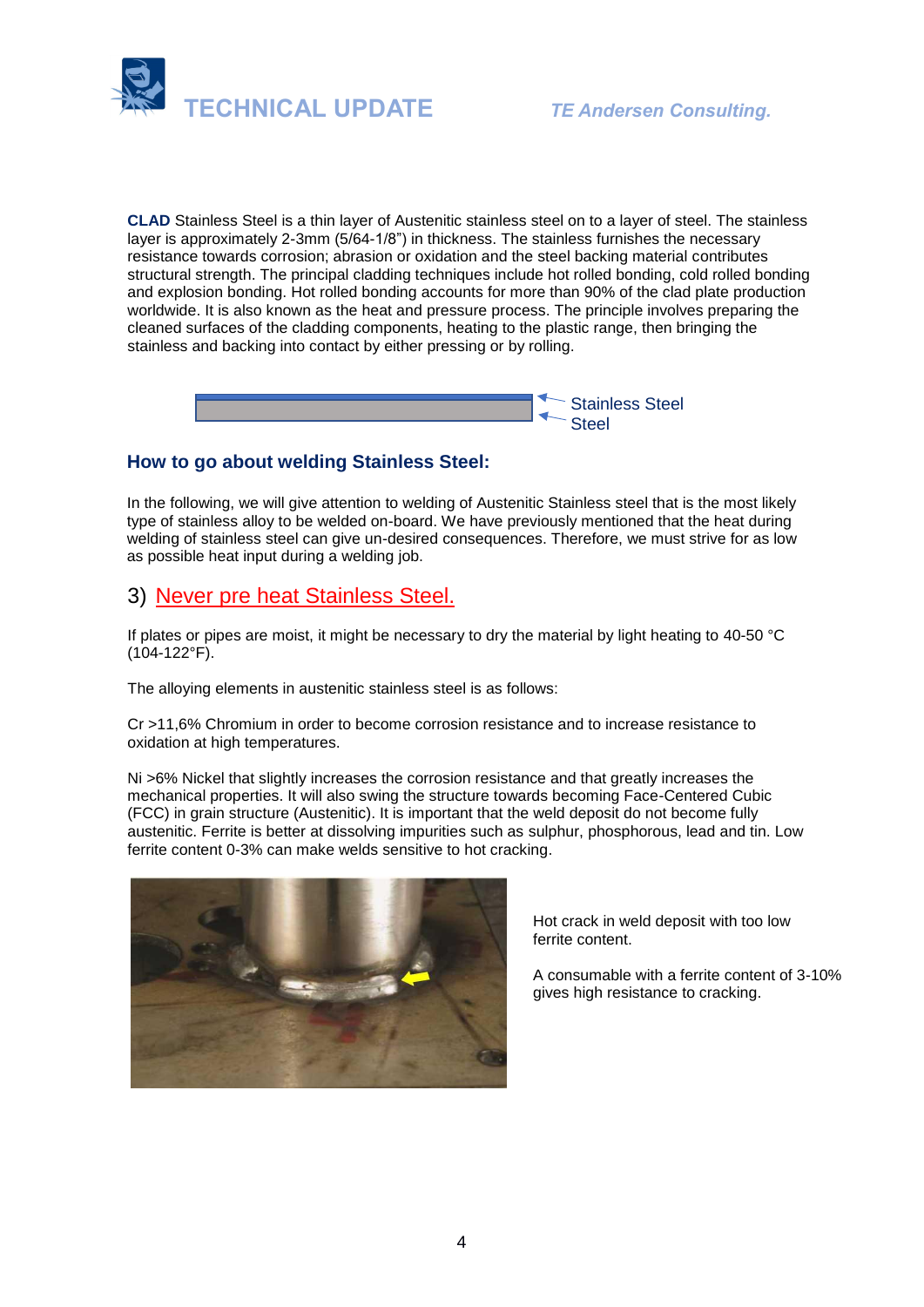

## 4) Select a welding electrode that as welded produce the sufficient content of ferritic structure (FN: Ferritic number) This indicate the approximate content of ferritic structure in the final deposit.

| All weld metal composition |            | Mn          |          |               | Ni            | Mo          | FN       |
|----------------------------|------------|-------------|----------|---------------|---------------|-------------|----------|
|                            | max. 0.030 | $0.5 - 1.2$ | max. 0.9 | $17.0 - 19.0$ | $11.0 - 13.0$ | $2.5 - 3.0$ | $3 - 10$ |

# 5) Select a welding electrode with less than 0,04% of carbon (C).

This is very important because in the temperature range from 430-870°C (750-1550°F) the carbon and the chromium bond together in the stainless steel and form carbides. These carbides situate themselves at the stainless steel grain boundaries, and the grain boundaries become deficient of chromium. The Heat Affected Zone (HAZ) will be the likely place for this to happened.



With lower chromium concentrations at the grain boundaries, the chromium oxide protective layer can become discontinuous and rusting becomes possible. (Intercrystalin corrosion)

If only Cr and Ni are added, we refer to the stainless material as AISI 304 (American Iron & Steel Institute) If the carbone content of the electrode is below 0,04% its referred to as AISI 304 L (Low carbone). Without the L the carbone content in an ordinary stainless steel electrode can be as high as 0,08%.

Make sure the electrode classification has the letter L.

| AWS AS. 4  | <b>EN 1600</b>  | <b>ISO 3681</b> |  |
|------------|-----------------|-----------------|--|
| E 316 L-17 | E 19 12 3 LR 12 | E 19.12.3 LR    |  |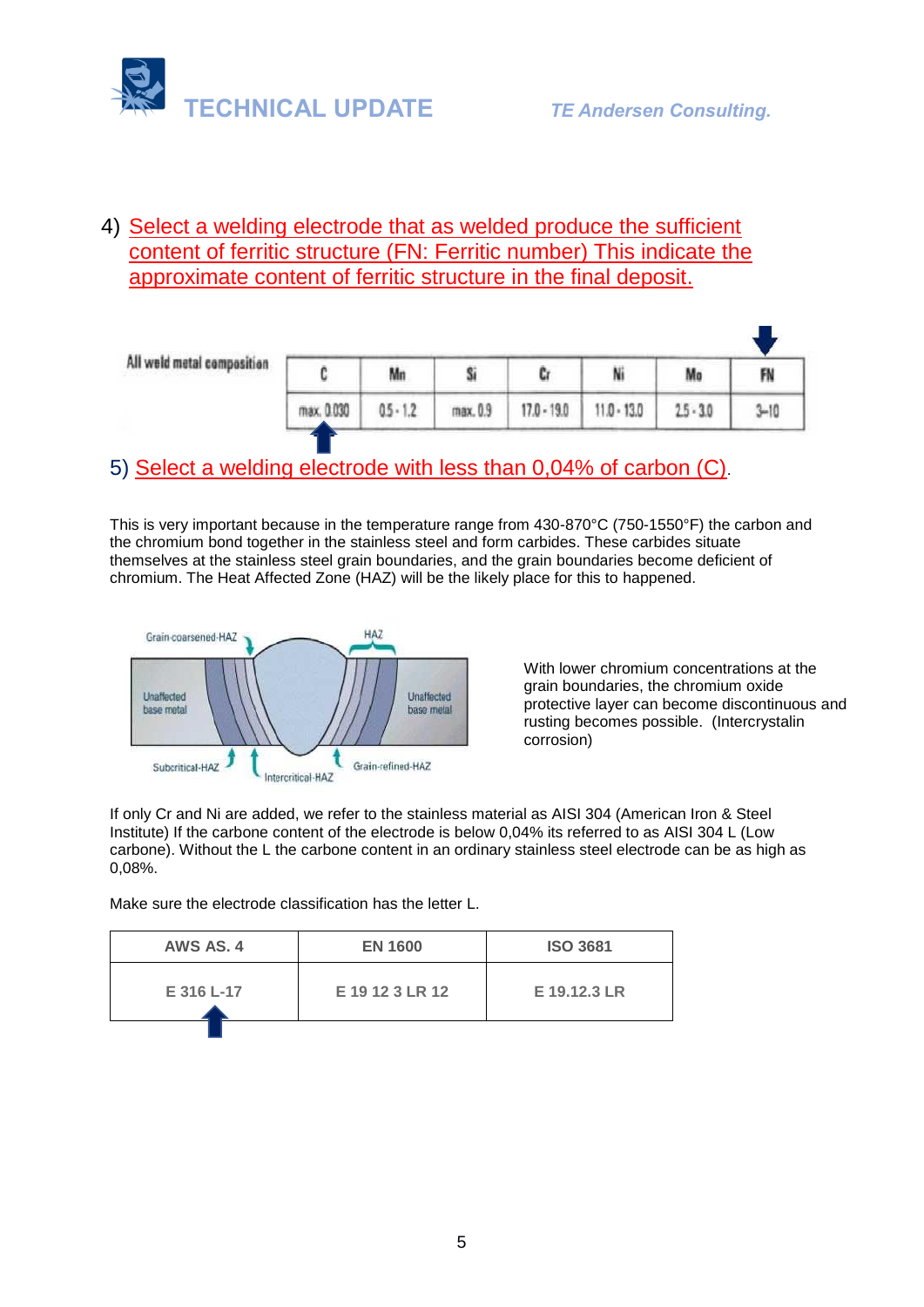

If the alloying elements in austenitic stainless steel also contain Molybdenum 2- 3 % (Mo) we refer to the stainless as Acid resistant and AISI 316. Molybdenum will increase the resistance to pitting corrosion.

|          | Mn          |  | Ni                                         | Mo | FN       |
|----------|-------------|--|--------------------------------------------|----|----------|
| max.0.03 | $0.5 - 1.2$ |  | max. 0.9   17.0-19.0   11.0-13.0 2.5 - 3.0 |    | $3 - 10$ |
|          |             |  |                                            |    |          |

## 6) For an AISI 316L acid resistant steel make sure to select an electrode with same classification. If pitting corrosion is a problem an AISI 317L electrode with higher Mo content might be recommended.

Regarding Super austenitic stainless steels:

The steel is characterized by the following properties:

- Excellent resistance to pitting and crevice corrosion, PRE = ≥42.5\*
- High resistance to general corrosion
- High resistance to stress corrosion cracking
- Higher strength than conventional austenitic stainless steels
- Good weldability

\*The Pitting Resistance Equivalent Number (PREN) is a measure of the relative pitting corrosion resistance of a stainless steel grade in a chloride- containing environment. The higher the PREN value, the more corrosion resistant the grade will be. It is defined for austenitic grades by PREN =  $%$ Cr + 3.3 x %Mo + 16 x %N

Chemical composition of Super austenitic stainless steels:

Cr 20%, Ni 18%, Mo 6.1%, N 0.2%, Cu 0.7%, C <0.02%

The weldability of 254 SMO is good. Welding should be undertaken without preheating, and if correctly performed there will be no need for any subsequent heat treatment. Suitable methods of fusion welding are manual metal-arc welding with covered electrodes and gas-shielded arc welding, mainly by means of the TIG and MIG methods.

Since the material is intended for use under severe corrosive conditions, welding must be carried out with care and followed by thorough cleaning to ensure that the weld metal and the heat-affected zone maintain the best possible corrosion properties.

The welding of fully austenitic steels usually entails a risk of hot-cracking in the weld metal, particularly if the weldment is under constraint. However, since 254 SMO has a very high degree of purity, the risk of this type of cracking is greatly reduced. Backing bars or similar devices of copper alloys must not be used since copper penetration into the grain boundaries in stainless steel can lead to cracking.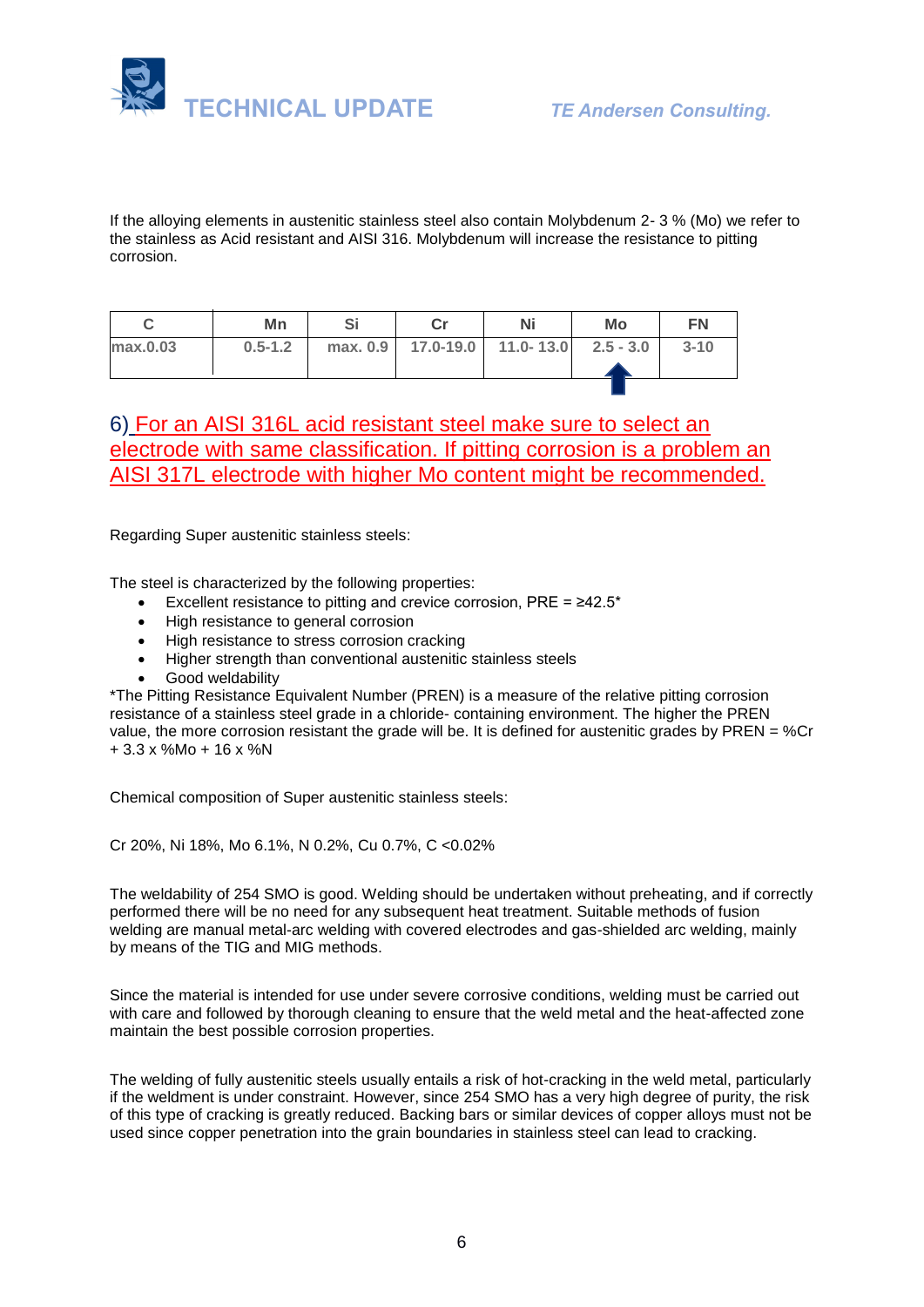

In common with all austenitic stainless steels, 254 SMO have low thermal conductivity and high thermal expansion. For this reason, welding should be carefully planned in advance so that distortion of the welded joint can be minimized. If, despite these precautions, it is believed that residual stresses may impair the function of the weldment, it is recommended that the entire structure be solution annealed.

## 7) Use only dry electrodes. Re-dry if necessary, to 350°C (662°F) for 2 hours. Electrodes can be re- dried up to 3 times.

## 8) Use DC + polarity to electrode holder



The arc temperature is 7000 °C (12632°F). It is important that the heat input to the base material is as little as possible. Electrons move from – to +. If we connect the electrode holder with the electrode to polarity, the electrons bombard the plate and 70% of the heat ends up in the base material. If we reverse the polarity and connect the electrode to + polarity, we will create the opposite effect and have less heat input to the base material. Stainless steel welding using electrodes must therefore always be done connecting the electrode to + polarity.

### 9) Crossed weld joints are undesirable. In general, welds must not be located to close to one another.

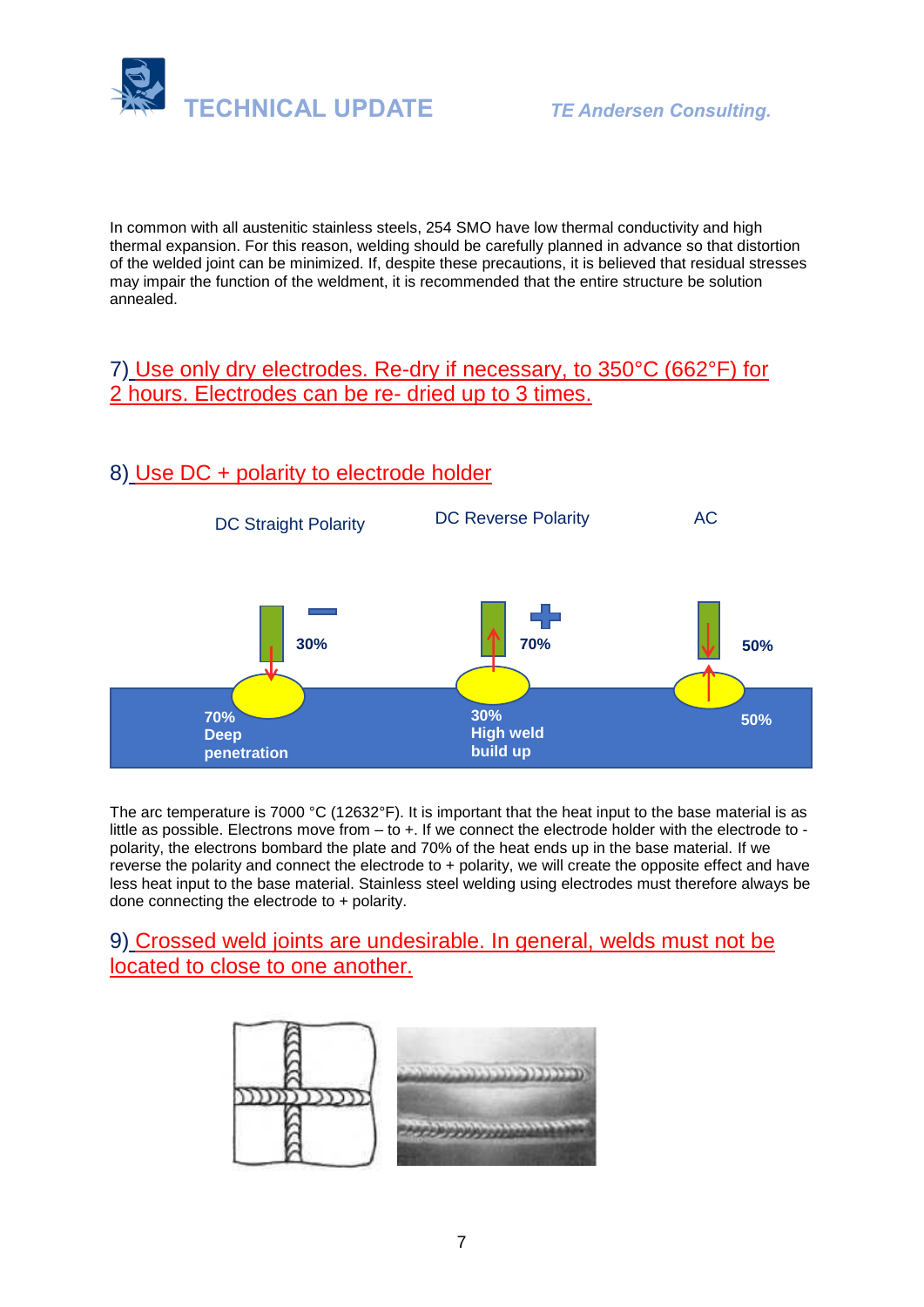

# 10) Avoid overlap joints.

A galvanic cell can occur within an apparently homogeneous material due to several processes one of which is differential aeration where one area is exposed to more oxygen than another. The area with less oxygen becomes anodic and will corrode. This is referred to as crevice corrosion. Butt joints are the preferred joints for stainless steel. The disadvantage of stainless steel is that in low oxygen environments, such as boil feed, the corrosion resistance is actually reduced. In addition, stress corrosion cracking and pitting can occur when in the presence of chlorine ions. In this way, stainless steel is not recommended in situations where stagnant seawater might exist as it could perforate quicker than mild steel. The chlorine ions are the correct right size to enter the atomic matrix of the metal and their concentration accelerates corrosion by the propagation of cracks. Catastrophic failure can occur.



# 11) Tack weld must be done with short distance between the tacks.



Expansion followed by contraction is much stronger in stainless steel and create tension that will give distortion as a result if tacks are too far apart.

## 12) Weld side exposed to corrosion as  $2<sup>nd</sup>$  run.

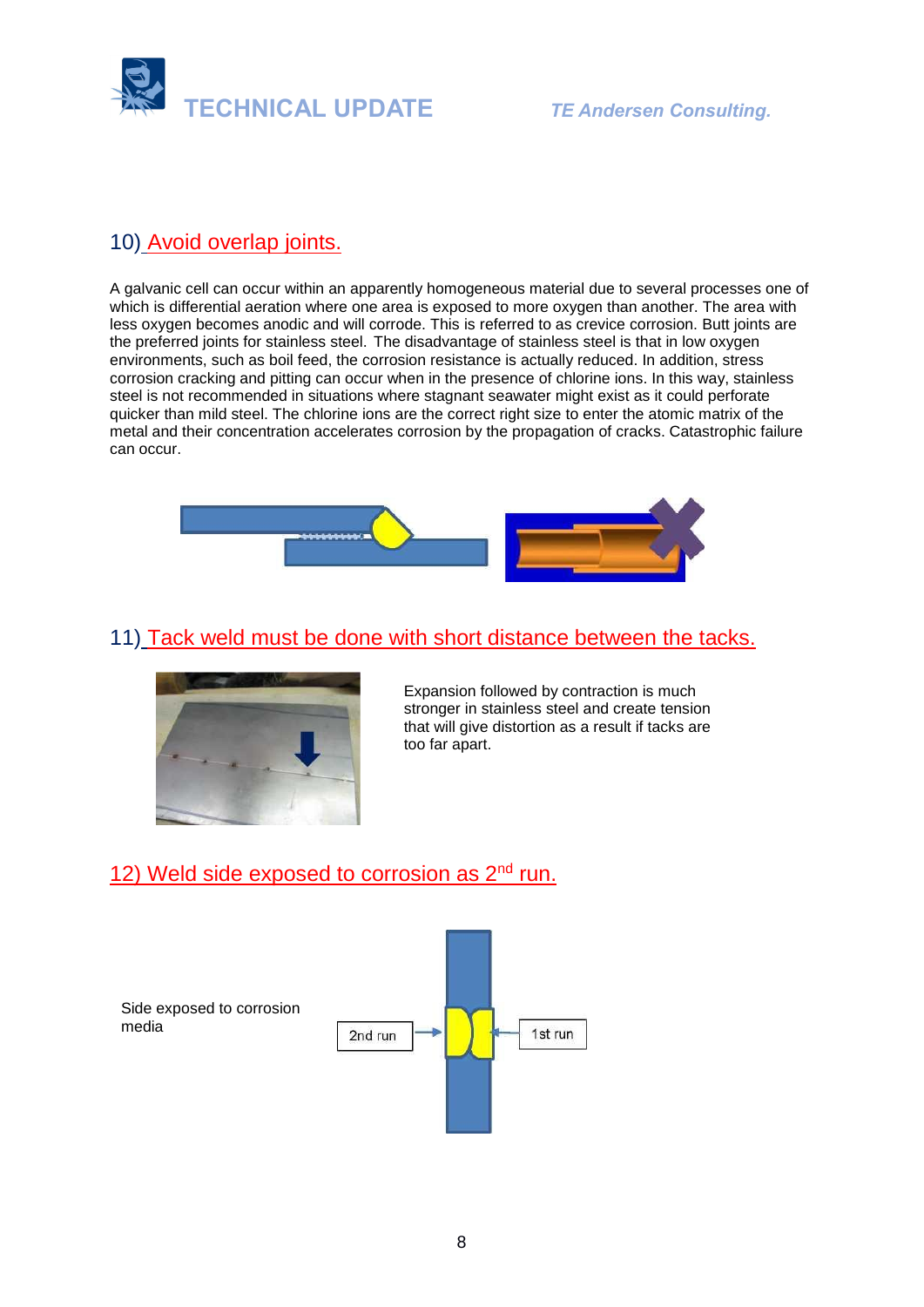

## 13) Use stringer beads. Avoid weaving.

Weaving reduces the welding speed and increases the heat input. Only use small weaving motion to avoid convexity of weld profile.



Weaving **Stringer beads** Stringer beads

## 14) Always use the largest size diameter electrode that the groove can accept (but not at the expense of not getting down into the groove).

Using a large size diameter means that you reduce the heat input in relation to the amount of filler metal deposited. For instant a 4,0 mm (5/32") electrode deposits four times as much weld metal at only two times as much amperage compared to a 2,5 mm (3/32") electrode. Do not use too high amperage. Follow manufacturer's recommendations.

## 15) Avoid welding stainless steel to mild steel.

If welded with an ordinary AISI 316L type of electrode the mild steel will dilute down the amount of chromium in the weld deposit to below 11,6%. The result will be that there will not be sufficient chromium to create a chrome oxide layer. It is therefore important to use an over alloyed stainless steel electrode AISI-309MoL with higher content of Chromium and Nickel.

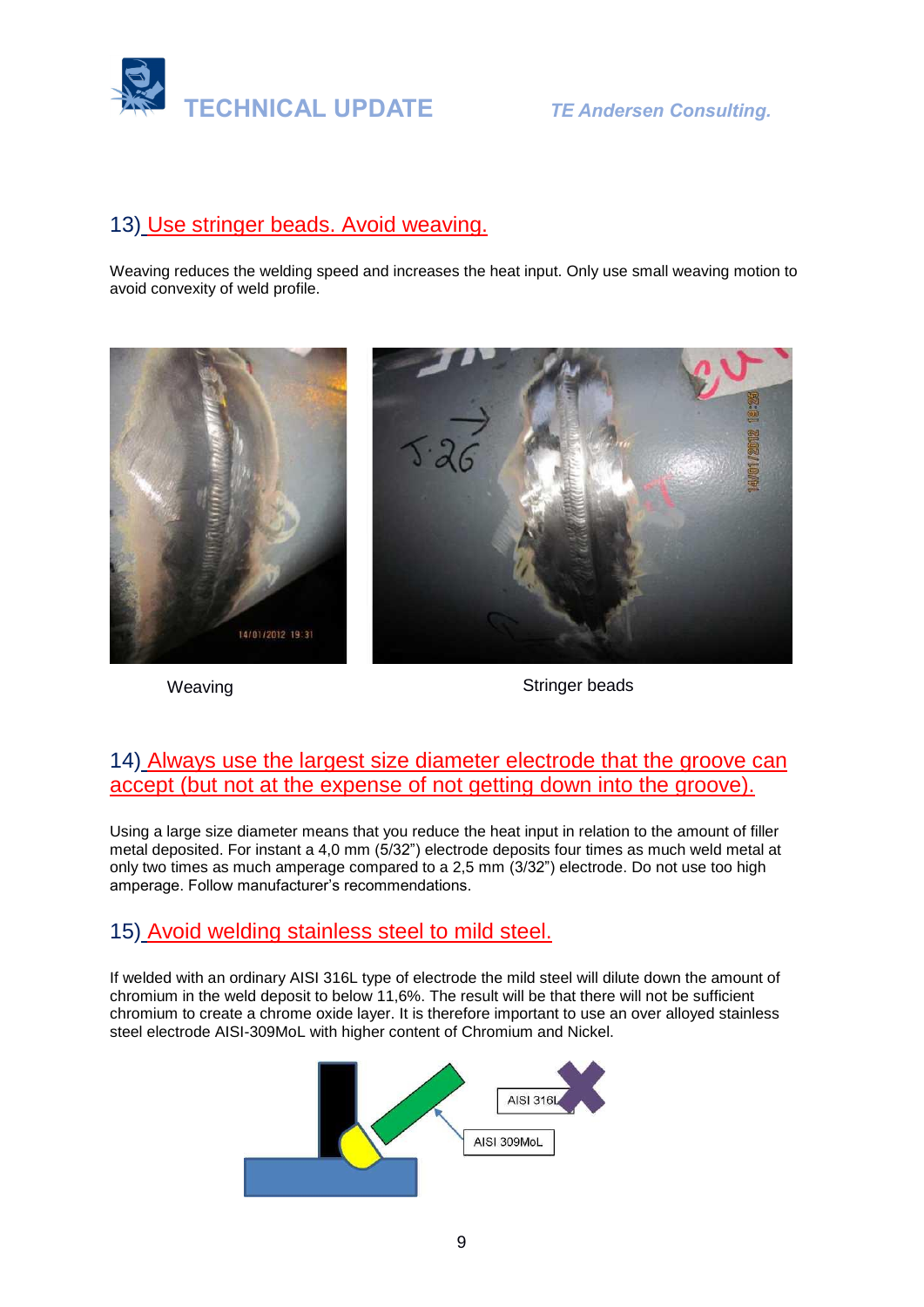

## 16) Welding Clad steel (Compound steel): Use a combination of E-7018 type basic coated low hydrogen electrodes towards the mild steel. Towards the stainless part use AISI 309MoL type of electrode.



# 17) Max interpass temperature: AISI 316 L : 150°C (302°F).

The Interpass temperature is the temperature in the stainless steel during welding measured 50mm (2") from the welding joint.



50mm (2») Do not weld so that the temperature goes above 150°C (302°F). Try to spread the welding, thereby the heat input out by welding in different location. For duplex stainless steel, the interpass temperature can be up to 250°C (482°F).

For Super Austenitic stainless steel (254 SMO) the heat input during welding should not exceed 1.5 kJ/mm, and in multi-pass welding the interpass temperature should not exceed 100°C (210°F). A stringer bead welding technique should be used.

### 18)Use only Stainless Steel Chipping hammer and Stainless Steel Wire brushes.

Use of mild steel wire brushes and chipping hammers will contaminate the stainless steel surface and trigger rusting. In general, equipment and accessories for stainless steel welding should be kept separate from mild steel equipment.

## 19)Use only Stainless Steel Grinding, Cutting and Mopping discs.

Iron free (inox) grinding discs is to have less than 0,1 % content of iron, chlorine and sulphur compounds.

#### 20)Use Pickling Gel to remove discoloration and to passivate the surface.

Pickling Gel consists of Hydrofluoric acid, Nitric acid & a Binder. It removes welding oxides, the underlying chromium- depleted layer, micro-slag particles and other contaminants that may cause local corrosion. In this way, oxygen in the air can once again have access to a surface that have the right amount of chromium to create a defensive chrome oxide layer.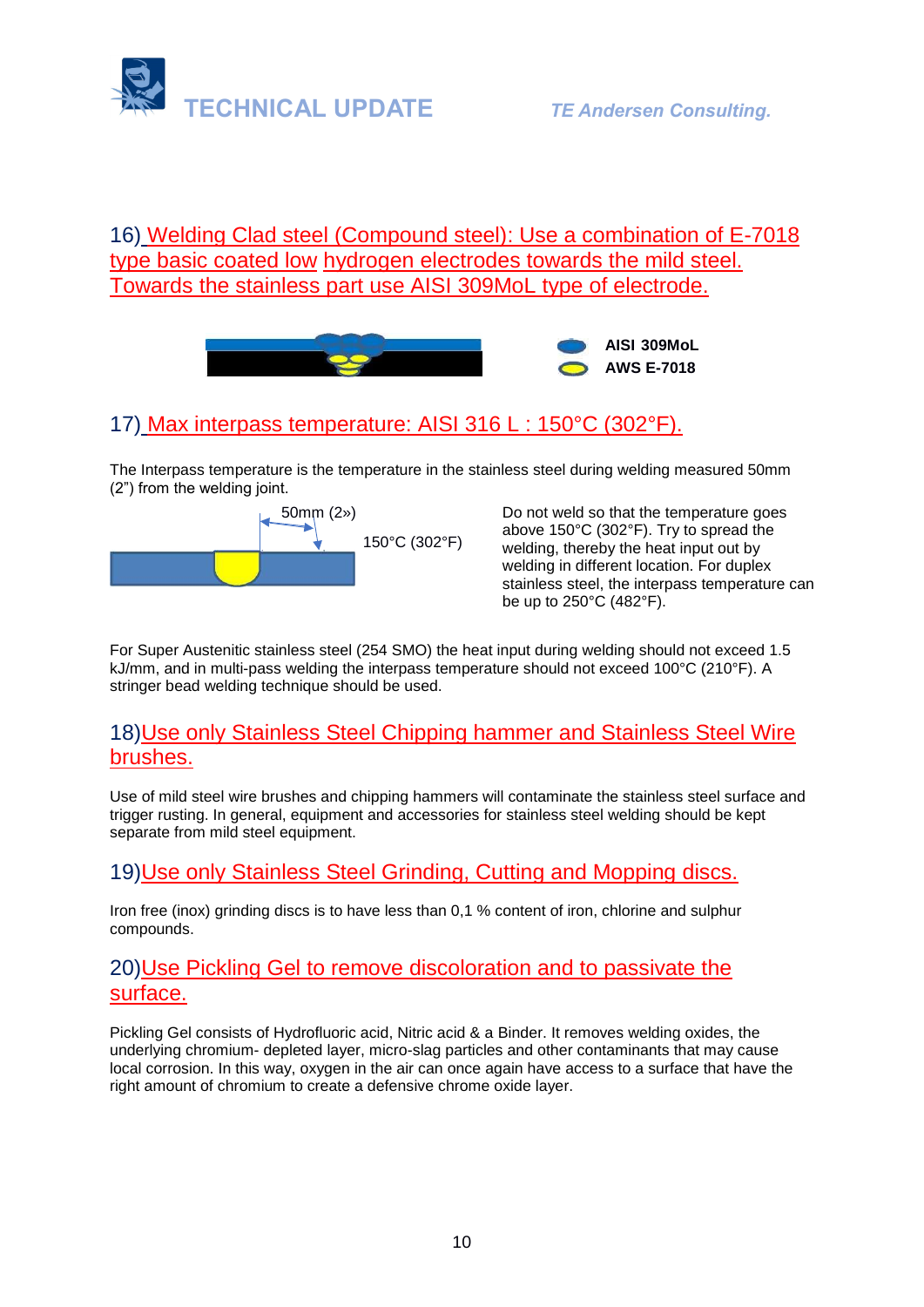

## 21)Check weld repair by the use of Crack Detector Kit.

Stainless steel can develop hair line cracks difficult to detect without the use of a good crack detector kit.

22) Cover tank bottoms so that equipment, tools, footwear do not get in direct contact with the stainless surface. Remove all slag, electrode stubs and coatings after welding.

#### **WELDING CONSUMABLES & PRODUCTS FOR STAINLESS STEEL**

Normal recovery AISI 316L stainless steel electrodes:

| Lincoln        | Esab     | <b>Bohler</b> | Wilhelmsen           | Drew Marine | Kobe steel    |
|----------------|----------|---------------|----------------------|-------------|---------------|
| Electric       |          |               | <b>Ships Service</b> |             | (Kobelco)     |
| Limarosta      | OK 63.30 | FOX EAS 4M-   | Unitor 18/8-         | Amerarc ST  | <b>NC-36L</b> |
| 316L           |          | A             | 321N                 | Amerarc STV |               |
| Veratarosta    |          |               |                      | (Vertical   |               |
| 316L (Vertical |          |               |                      | down)       |               |
| down)          |          |               |                      |             |               |

| Elga         | Kjellberg           | BOC (Linde) | <b>Philarc</b> | Oerlikon (Air | Hyundai    |
|--------------|---------------------|-------------|----------------|---------------|------------|
| (ITW)        |                     |             |                | Liquide)      |            |
| Cromarod     | Finox 4430AC        | Smootharc   | Galvastain     | Supranox RS   | S-316LT.16 |
| <b>B316L</b> | <b>Finox 4430 F</b> | S316L       | 316L           | 316L          |            |
|              | (vertical           |             |                |               |            |
|              | down)               |             |                |               |            |

Normal recovery AISI 309Mo electrodes:

| Lincoln      | Esab     | <b>Bohler</b> | Wilhelmsen           | Drew Marine | Kobe steel |
|--------------|----------|---------------|----------------------|-------------|------------|
| Electric     |          |               | <b>Ships Service</b> |             | (Kobelco)  |
| Arosta 309Mo | OK 67.70 | FOX 23/12     | Unitor 23/14-        | Amerarc     | NC-39MoL   |
|              |          | Mo-A          | 322N                 | <b>SSMO</b> |            |

| Elga<br>'ITW) | Kjellberg         | BOC (Linde) | Philarc   | Oerlikon (Air<br>Liauide) | Hvundai |
|---------------|-------------------|-------------|-----------|---------------------------|---------|
| Cromarod      | <b>Finox 4459</b> | Smootharc   | Philstain | Supranox                  | S-309L  |
| 309MoL        |                   | S309MoL     | 309MoL    | 309MoL                    |         |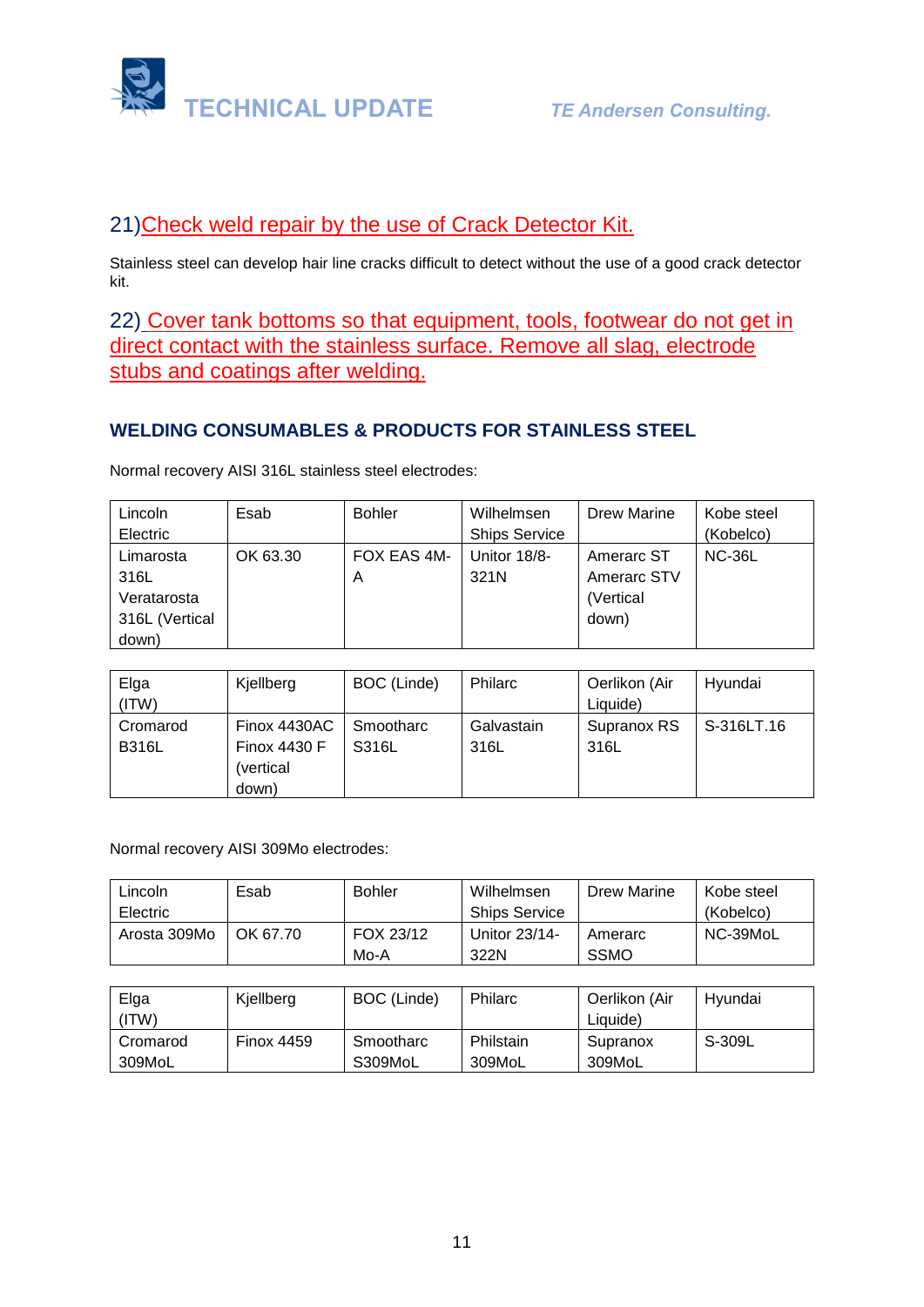

Normal recovery Duplex electrodes:

| Lincoln     | Esab     | <b>Bohler</b>    | Wilhelmsen           | Drew Marine | Kobe steel |
|-------------|----------|------------------|----------------------|-------------|------------|
| Electric    |          |                  | <b>Ships Service</b> |             | (Kobelco)  |
| Arosta 4462 | OK 67.50 | <b>FOX 22/9N</b> | Jnitor               | Amerarc DP  | NC-2209    |
|             |          |                  | DUPLEX-              |             |            |
|             |          |                  | 325N                 |             |            |

| Elga          | Kjellberg         | BOC (Linde) | <b>Philarc</b> | Oerlikon (Air | Hyundai   |
|---------------|-------------------|-------------|----------------|---------------|-----------|
| (ITW)         |                   |             |                | Liquide)      |           |
| Cromarod      | <b>Finox 4462</b> | ---         | Philstain 2209 | Supranox      | S-2209.16 |
| <b>Duplex</b> | АC                |             |                | E2293N        |           |
|               |                   |             |                |               |           |

Oerlikon have an AISI 317 electrode Supranox 317 with higher Molybdenum content than the standard AISI 316.

#### SUPER AUSTENITIC Stainless Steel (254 SMO)

Sandvik covered [electrode](https://www.materials.sandvik/en/materials-center/material-datasheets/welding-products/covered-electrodes/sanicro-60/) Sanicro 60 are recommended as filler metal. This filler metals are over alloyed in order to compensate for micro segregation of molybdenum and thereby producing a weld with good corrosion resistance. Dilution from parent material into the weld metal should be kept as low as possible to secure good corrosion resistance. Sanicro 60 is also suitable for welding joints between 254 SMO and nickel alloys, other stainless steels or carbon steels.

#### **Maintenance of stainless steel, is that really necessary?**

YES. One of the problems with stainless steel is that they are susceptical to rust if they do not receive correct maintenance.

Stainless steel is rust proof because oxygen in the air will combine with the chromium in the stainless and create a thin transparent layer of Chromium oxide. This layer is so dense that the oxygen cannot penetrate any further into the material. If the chrome oxide layer is removed by for example a tool, the oxygen will rush in and renew the layer. For this to take place the chromium content in the stainless material must be above 11.6%

Stainless steel can in some situations start to rust. These are as follows:

GENERAL CORROSION: In acidic or alkaline solutions.



INTERGRANULAR CORROSION: High carbon content + Temp.

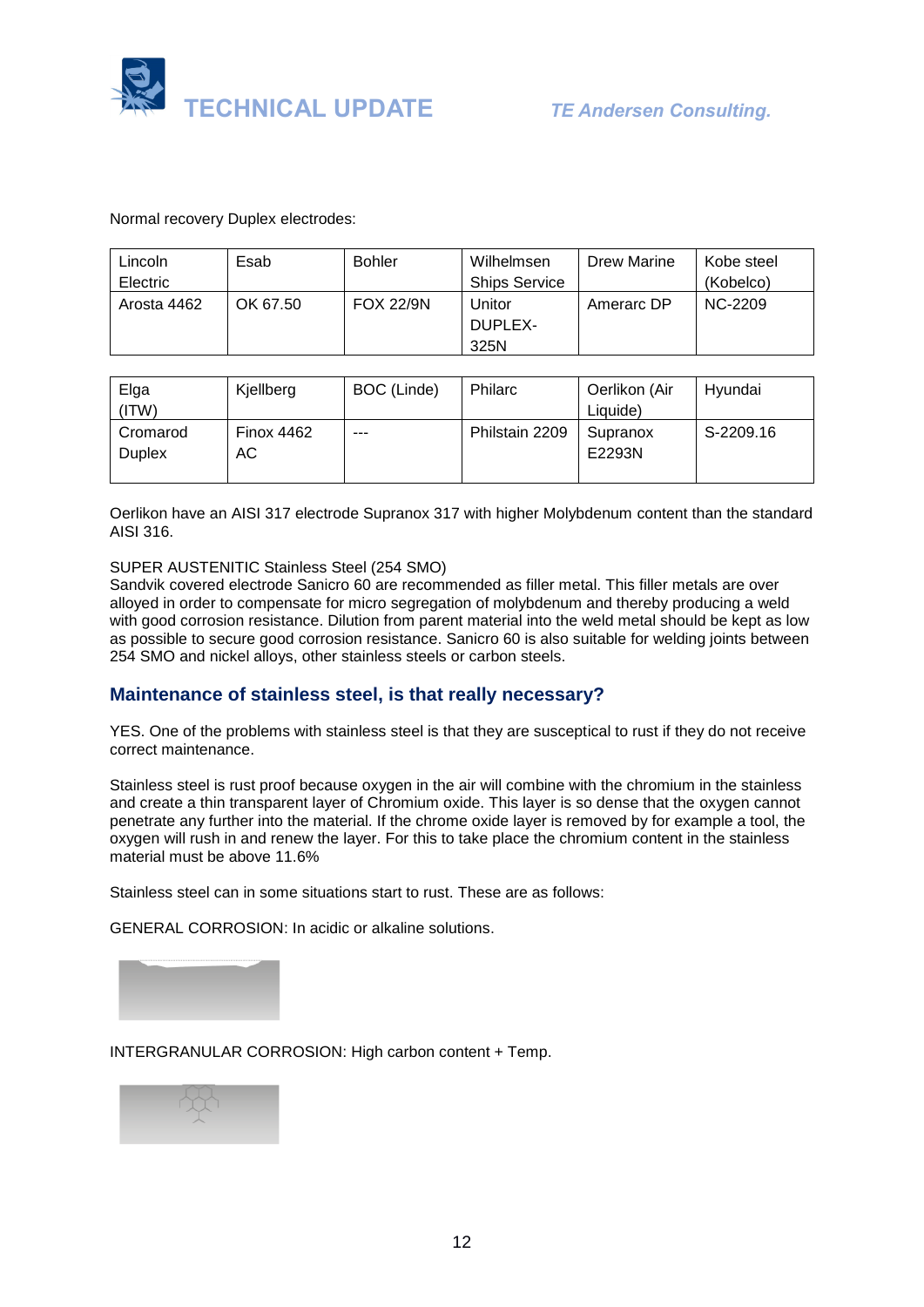

PITTING CORROSION: Chloride containing environment (Seawater).



CREVICE CORROSION: Narrow crevices filled with liquid where the oxygen level is very low.



STRESS CORROSION CRACKING: Tensile stress and corrosive environment (chlorides or other halogens) Increasing with salt concentration and temperature.



All the above-mentioned types of corrosion can take place in stainless steel depending on the environment and how we handle and weld stainless steel. Never the less the phenomena we call flash rusting is probably the most common type of stainless steel rusting.

Flash rusting: The reason for this phenomenon is when small steel particles fall or swirl down onto a stainless steel surface. When combined with moisture, they quickly dissolve due to the base character of the steel particles. There is a relatively large potential difference between stainless steel and carbon steel, which is why this reaction occurs extremely quickly. In practical, the term iron particles often used, but what is actually meant is steel particles. During dissolution of the steel particles, iron oxides are created that contaminate the surface of the stainless steel. In addition, oxygen is somewhat prevented from entering the area, because of which the stainless steel surface becomes activated locally. This then leads to contamination corrosion.

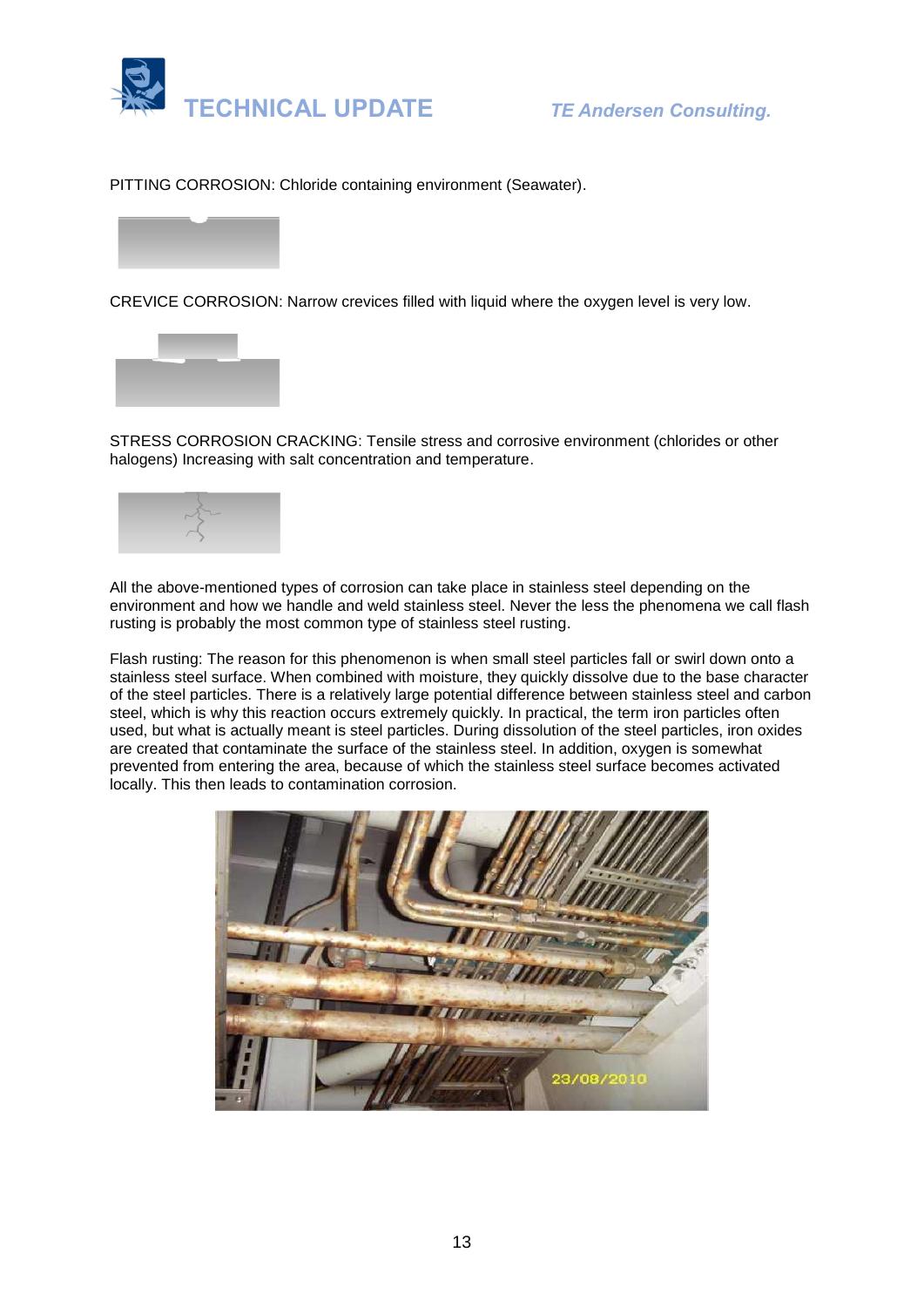

Examples include steel particles that are a result of grinding dust and showers of sparks that develop during carbon steel grinding. The mentioned particles are particularly dangerous because they can burn into the stainless steel surface whilst the core of these particles still contain unburnt steel. In addition, the abrasive movements of the carbon steel and stainless steel together can also lead to contamination corrosion in the end. This is way stainless steel needs to be protected from carbon steel.



Aerosols Local rust spots can also develop due to aerosols. This primarily happens out at sea and in coastal areas. Aerosols are small droplets of seawater that are carried from the sea surface by the wind and which evaporate during their flight leading to further increase in salt and chloride concentrations. This forms a greater corrosive load for stainless steel than normal seawater. The result is local corrosion that can even develop into pitting corrosion at times.

Therefore: Stainless steel is not maintenance free. If the oxide film on its surface is perforated by steel particles, the film will be unable to recover automatically. Under the oxide film there is always an active metal and as soon as moisture is added this film will start corroding. The passive film must therefore remind intact at all times.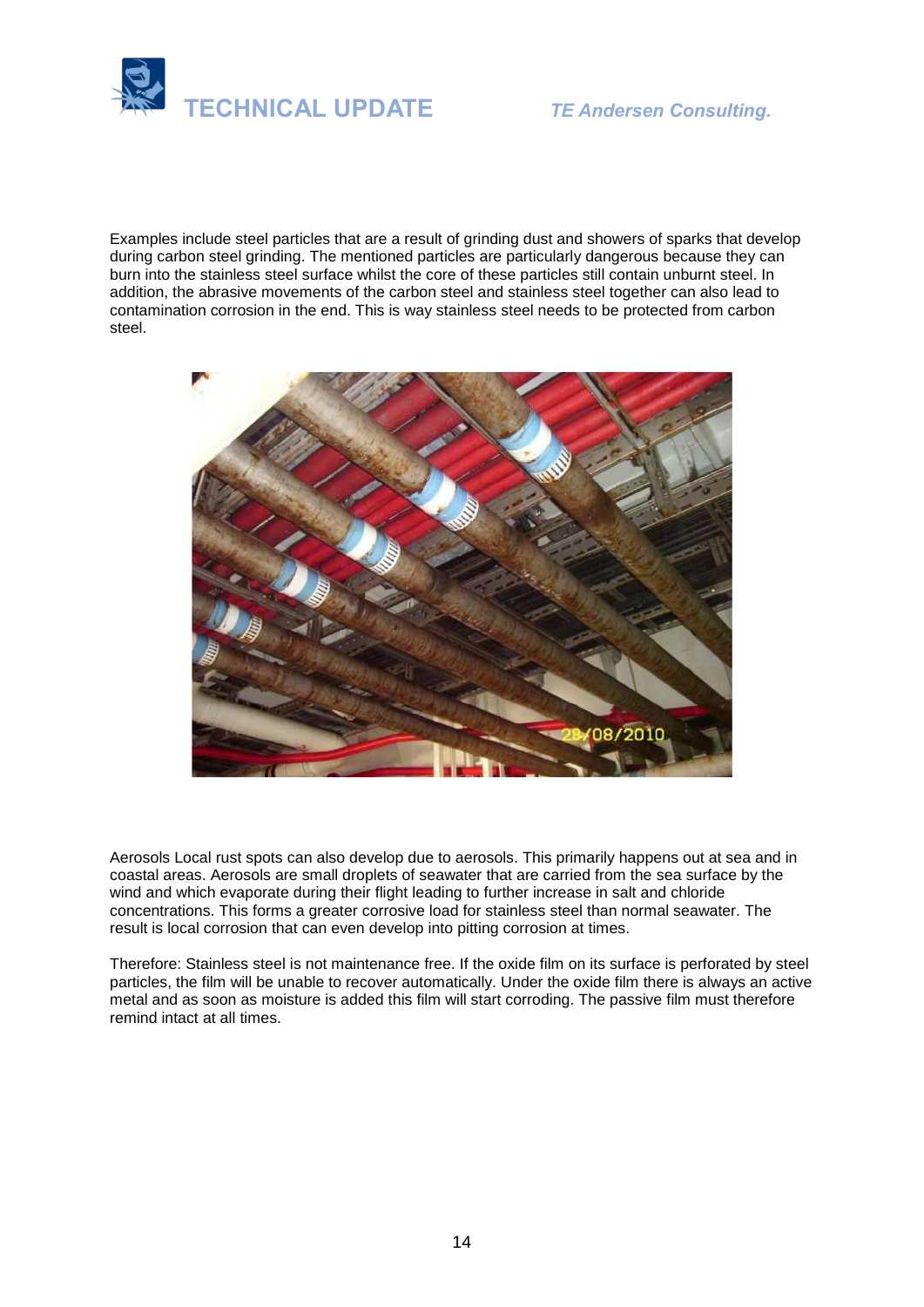

How to maintain Stainless Steel:

Clean stainless steel pipes and plates with regular intervals. Use natural solvent limonene saturated cleaning wipes. This type of wipes is ideal for cleaning stainless surfaces where contamination can severely affect the integrity of the chrome oxide film. Use the smoot side of wipe to clean the surface. If flash rusting has started to develop use the abrasive side of the wipe to remove contamination followed by the smooth side to re wipe the surface to ensure all impurities are removed.





If flash rusting has developed to a larger extent: Use Stainless Steel wire brush. Larger areas consider mop discs for stainless steel that are iron free. This must be followed by acid pickling using pickling gel.



Pickling Gel consist of Hydrofluoric acid, Nitric acid & a Binder. It removes welding oxides, the underlying chromium- depleted layer, micro-slag particles and other contaminants that may cause local corrosion. In this way oxygen in the air can once again have access to a surface that have the right amount of chromium to create a defensive chrome oxide layer.